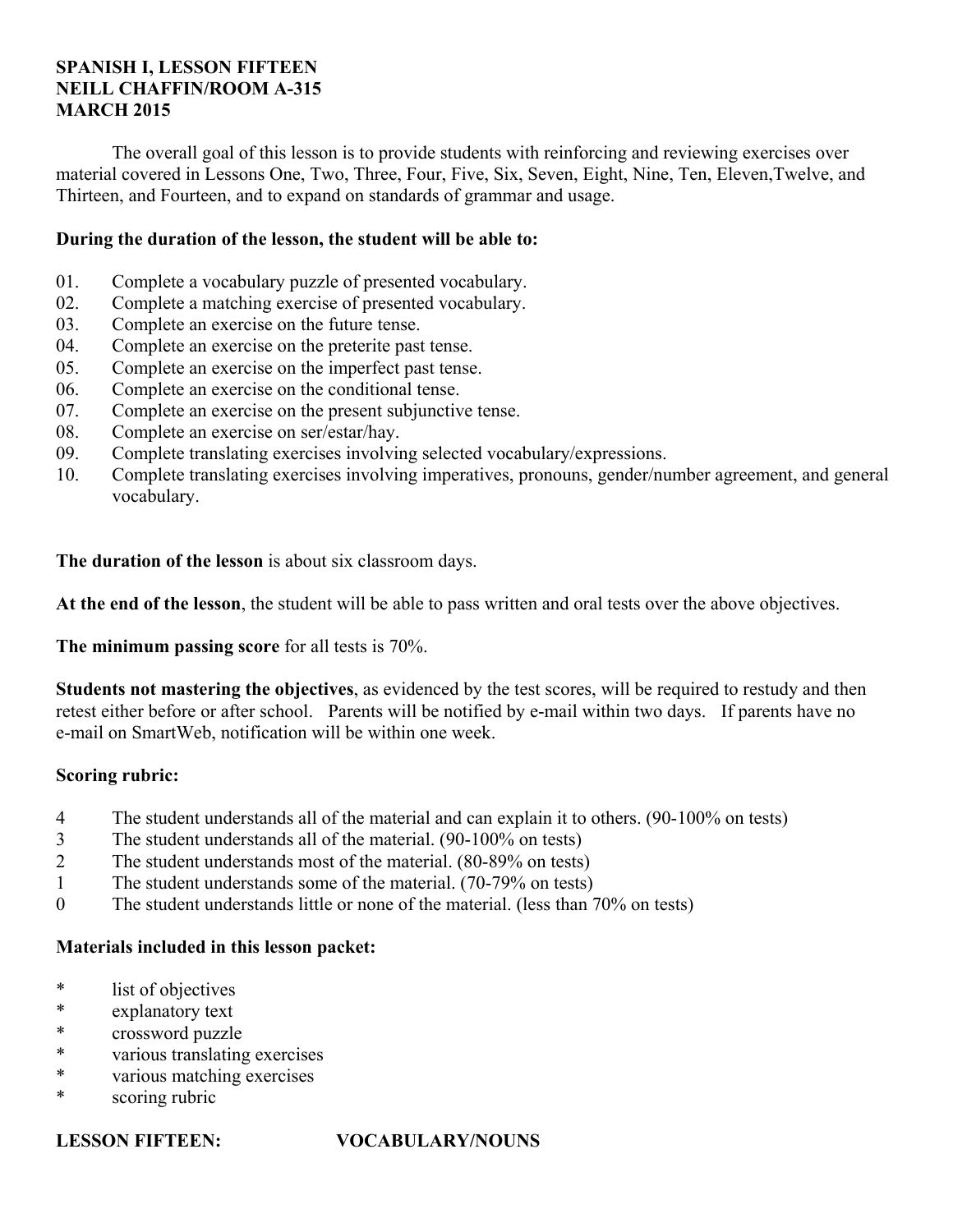| 01. | el afiche                        | a.             | cheese                   | 01  | el camaròn                 | a.          | soap            |
|-----|----------------------------------|----------------|--------------------------|-----|----------------------------|-------------|-----------------|
| 02. | la alfombrilla                   | b.             | eggs                     | 02. | el champù                  | b.          | juice           |
| 03. | los comestibles/el mandado       |                | butter<br>$\mathbf{c}$ . | 03. | el jabòn                   | c.          | muffin          |
| 04. | el almacèn                       | d.             | department store         | 04. | los frijoles               | d.          | pasta           |
| 05. | los huaraches                    | e.             | tools                    | 05. | la pasta                   | e.          | fish            |
| 06. | los anteojos lentes las gafas f. |                | honey                    | 06. | la salsa                   | f.          | wine            |
| 07. | los antojitos                    | g.             | coffee                   | 07. | el azùcar                  | g.          | cream           |
| 08. | las herramientas                 | h.             | sandals                  | 08. | el desodoranteh.           | shrimp      |                 |
| 09. | la leche                         | $\mathbf{i}$ . | soda pop                 | 09. | el detergente              | 1.          | sack, bag       |
| 10. | el queso                         | $\mathbf{j}$ . | rabbit                   | 10. | $\mathbf{j}$ .<br>el saco  | lobster     |                 |
| 11. | la salchicha                     | k.             | water                    | 11. | el vino                    | k.          | sugar           |
| 12. | el pan                           | 1.             | orange                   | 12. | la cerveza                 | 1.          | cranberry       |
| 13. | la carne de conejo               | m.             | candy                    | 13. | la crema                   | m.          | deodorant       |
| 14. | los huevos                       | n.             | poster                   | 14. | el jugo                    | n.          | shampoo         |
| 15. | el confite/dulce                 | 0.             | groceries                | 15. | el arandano                | 0.          | beer            |
| 16. | el agua<br>p.                    | sausage        |                          | 16. | la manzana                 | p.          | peanut          |
| 17. | la mermelada                     | q.             | tea                      | 17. | el hìgado                  | q.          | gelatin (Jello) |
| 18. | la mantequilla r.                |                | mat, small rug           | 18. | el pescado                 | r.          | beans           |
| 19. | soda/limonada/gaseosa            | S.             | milk                     | 19. | la langosta                | ${\bf S}$ . | detergent       |
| 20. | el miel                          | t.             | eyeglasses               | 20. | el chicle                  | t.          | sauce           |
| 21. | el jugo de pomelo                | u.             | bacon                    | 21. | la gelatina                | u.          | liver           |
| 22. | el pomelo                        | V.             | chicken                  | 22. | la ciruela                 | V.          | popcorn         |
| 23. | la naranja                       | w.             | bread                    | 23. | la cereza                  | w.          | pancake         |
| 24. | el limòn                         | X.             | syrup                    | 24. | el plàtano, la banana x.   |             | bleach          |
| 25. | el cafè                          | y.             | snacks                   | 25. | la toalla de papel         | y.          | almond          |
| 26. | el tè                            | Z.             | jam, marmalade           | 26. | el papel higiènico         | Z.          | toast           |
| 27. | el tocino                        | aa.            | grapefruit juice         | 27. | el papel aluminio          | aa.         | apple           |
| 28. | el queso crema                   | bb.            | rice                     | 28. | el blanqueador             | bb.         | banana          |
| 29. | el pollo                         | cc.            | grapefruit               | 29. | el supermercado            | cc.         | chewing gum     |
| 30. | la carne de vaca/res             | dd.            | salad                    | 30. | la carnicería              | dd.         | wheat           |
| 31. | la carne de cerdo                | ee.            | ice cream                | 31. | la panaderìa               | ee.         | soup            |
| 32. | la carne de cordero              | ff.            | cream cheese             | 32. | la manteca de cacahuete    | ff.         | fig             |
| 33. | la ternera                       | gg.            | cash register            | 33. | la cacahuete               | gg.         | supermarket     |
| 34. | el jamòn                         | hh.            | toothpaste               | 34. | el anacardo                | hh.         | peach           |
| 35. | el atùn                          | ii.            | veal                     | 35. | la almendra                | ii.         | plum            |
| 36. | el pavo/el guajalote             | jj.            | garbage can              | 36. | las palomitas              | jj.         | paper towel     |
| 37. | la ensalada                      | kk.            | cashier                  | 37. | el panecillo dulce         | kk.         | aluminum foil   |
| 38. | el jarabe                        | 11.            | lemon                    | 38. | el espaguetis              | 11.         | cherry          |
| 39. | las avenas                       | mm.            | ham                      | 39. | la sopa/el caldo           | mm.         | bakery          |
| 40. | el arròz                         | nn.            | lamb                     | 40. | el mostrador               | nn.         | butcher shop    |
| 41. | la harina                        | 00.            | oats                     | 41. | el buñuelo                 | 00.         | spaghetti       |
| 42. | la caja                          | pp.            | tuna                     | 42. | el pan tostado             | pp.         | toilet paper    |
| 43. | el cajero                        | qq.            | pork                     | 43. | el trigo<br>qq.            | counter     |                 |
| 44. | el bote de basura                | rr.            | turkey                   | 44. | el churro/la rosquilla rr. |             | doughnut        |
| 45. | la pasta de dientes              | SS.            | flour                    | 45. | el durazno                 | SS.         | cashew          |
| 46. | el helado                        | tt.            | beef                     | 46. | el higo                    | tt.         | peanut butter   |

# **LESSON FIFTEEN: IDIOMATIC EXPRESSIONS**

*Directions: Match the English to the Spanish:*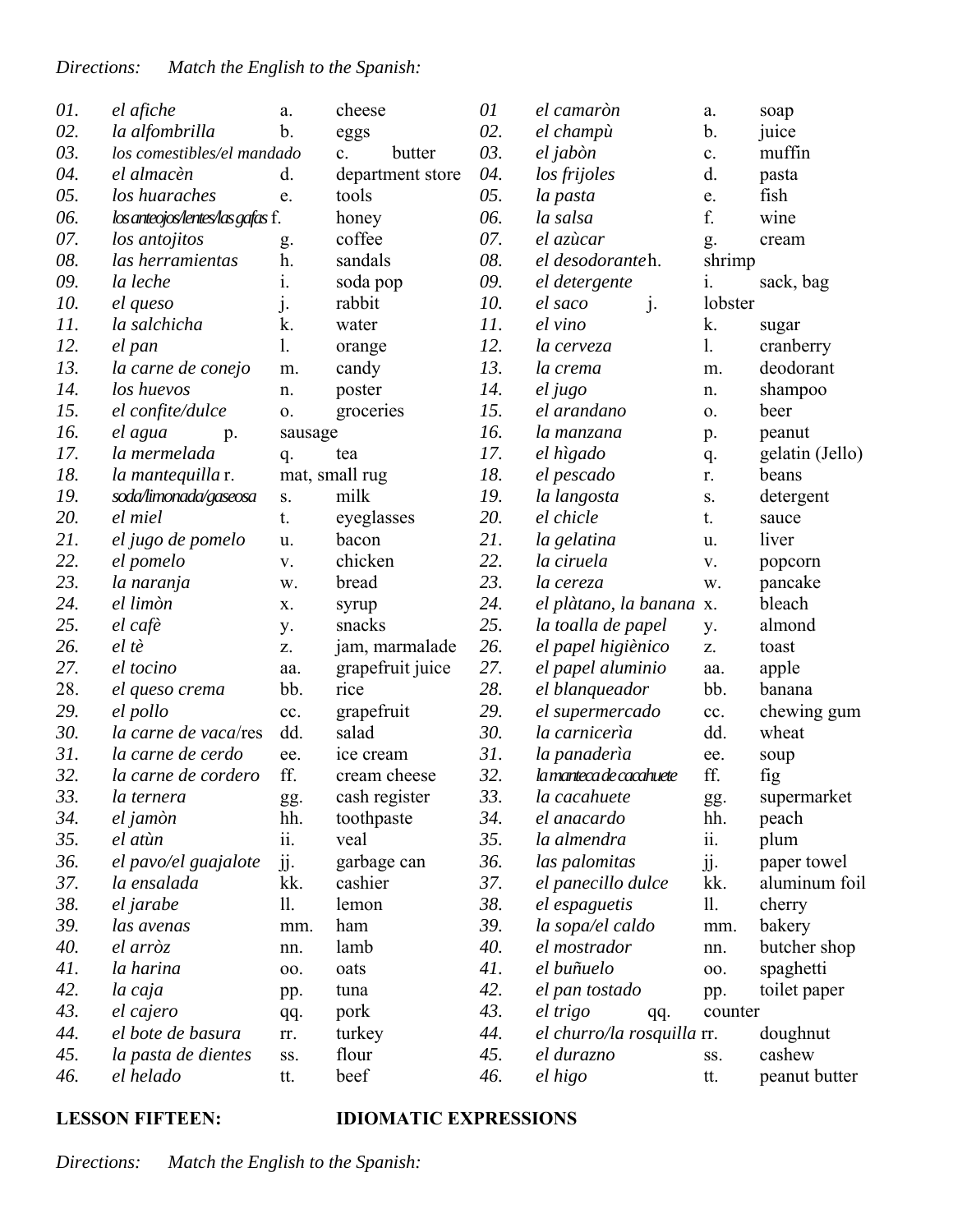| 01. | Por otra parte                              |
|-----|---------------------------------------------|
| 02. | Estar a punto de hacer                      |
| 03. | Contestar (coger) el telèfono               |
| 04. | De ninguna importancia                      |
| 05. | De acuerdo con                              |
| 06. | En cuanto de                                |
| 07. | Estar de acuerdo con                        |
| 08. | Consentir en                                |
| 09. | <i>iDe què se trata?</i>                    |
| 10. | Ser bueno en                                |
| 11. | Dar un paseo                                |
| 12. | De todas formas/en cualquier caso           |
| 13. | $\lambda$ Eso es todo? $\lambda$ Algo màs?  |
| 14. | Tener ---- años                             |
| 15. | Hacer una pregunta                          |
| 16. | Quedar pasmado de                           |
| 17. | <i>i</i> Cuànto cuesta?                     |
| 18. | Tener el deber de hacer                     |
| 19. | Tener nada que ver                          |
| 20. | Parece que                                  |
| 21. | $\lambda$ Còmo estàs tù? $\lambda$ Què tal? |
| 22. | Va de mal en peor.                          |
| 23. | <i>iDe dònde es Ud.?</i>                    |
| 24. | Estar enfermo/cansado                       |
| 25. | $\lambda$ Què pasa?                         |
| 26. | Màs vale algo que nada.                     |
| 27. | Tener hambre                                |
| 28. | Tener sed.                                  |
| 29. | No vale la pena.                            |
| 30. | Estar adormecido.                           |
| 31. | Darse cuenta de                             |
| 32. | No es de nada.                              |
| 33. | Tal vez                                     |
| 34. | ¿Còmo te va?                                |
| 35. | Dar que reir/llorar.                        |
| 36. | De dìa/noche                                |
| 37. | No se me de nada.                           |
| 38. | Hacer intenciòn                             |
| 39. | Hàgame el favor de                          |
| 40. | Gracias                                     |
| 41. | Hace frìo/calor                             |
| 42. | Echar mano                                  |
| 43. | Echar una mano.                             |
| 44. | Echar menos                                 |
| 45. | Hace aire/viento.                           |
|     |                                             |

- a. Take a walk
- b. To be of (something) age
- c. Be amazed/awed by
- d. Is that all? Anything else?
- e. Of no importance
- f. In accordance with
- g. On the other hand/alternatively
- h. To answer the telephone
- i. It appears/seems that
- j. How much is....?
- k. To ask/pose a question
- l. To agree to (something)
- m. To be about to, on the verge of
- n. To be none of one's business
- o. What is it about?
- p. To have the duty/obligation to/have to
- r. To be good at
- s. To agree with (a person)
- t. In any event/in any case
- u. How's it going with you?
- v. To be hungry
- w. Go from bad to worse
- x. Take notice of
- y. It is cold/hot
- z. To be sleepy
- aa. What's happening?
- bb. Please/do me the favor of
- cc. To intend to
- dd. During the day/night
- ee. Thanks/thank you
- ff. Where are you from?
- gg. To help/lend a hand
- hh. It doesn't matter. It's nothing.
- ii. To begin to laugh/cry
- jj. As soon as
- kk. To be thirsty
- ll. Something is better than nothing
- mm. To seize, take hold of, grab
- nn. It is windy
- oo. It isn't worth the trouble/effort
- pp. To be sick/tired
- qq. Perhaps/maybe
- rr. How are you?
- ss. To miss (a person, thing, etc.)
- tt. It doesn't matter to me

# **LESSON FIFTEEN: VOCABULARY/MODIFIERS/CONNECTORS/ARTICLES**

*Directions: Match the English to the Spanish:*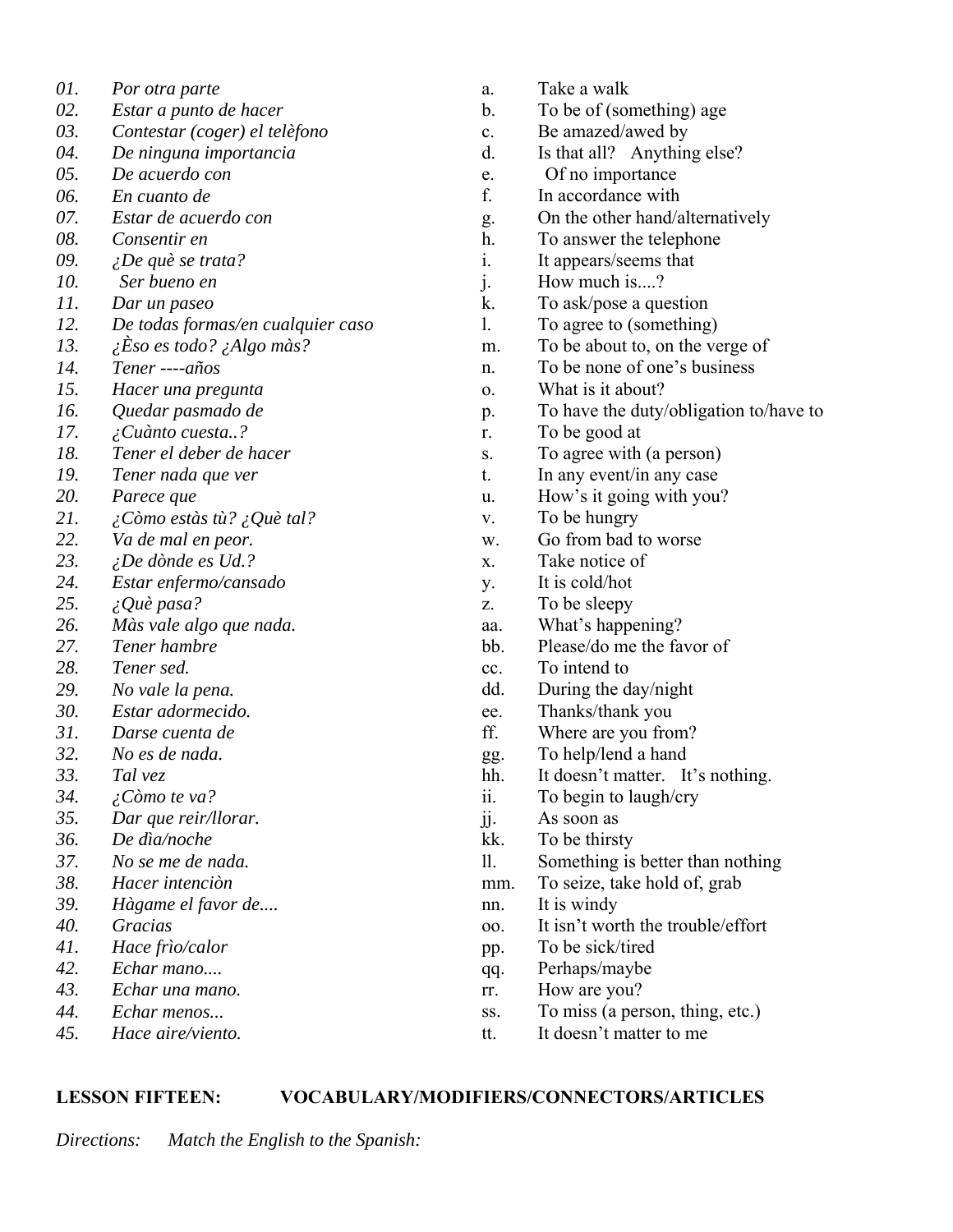| 01. | a, hacia         | a.             | low, short | 21. | anaranjado      | u.      | in, on       |
|-----|------------------|----------------|------------|-----|-----------------|---------|--------------|
| 02. | de               | b.             | nice, kind | 22. | verde           | V.      | the          |
| 03. | en               | c.             | orange     | 23. | purpùreo/morado | W.      | large, great |
| 04. | por              | d.             | black      | 24. | aureo/dorado    | X.      | a, an        |
| 05. | para             | e.             | late       | 25. | plata/argentina | y.      | for          |
| 06. | el, la, los, las | f.             | blue       | 26. | rosado<br>Z.    | slender |              |
| 07. | hay              | g.             | fat        | 27. | temprano        | aa.     | white        |
| 08. | un, una          | h.             | yellow     | 28. | tarde           | bb.     | silver       |
| 09. | unos, unas       | 1.             | golden     | 29. | feo             | cc.     | to, towards  |
| 10. | grande, gran     | $\mathbf{j}$ . | pretty     | 30. | bonito          | dd.     | small        |
| 11. | pequeño          | k.             | ugly       | 31. | guapo           | ee.     | high, tall   |
| 12. | bajo             | 1.             | purple     | 32. | hermoso         | ff.     | brown        |
| 13. | alto             | m.             | gray       | 33. | flaco           | gg.     | pink         |
| 14. | rojo             | n.             | friendly   | 34. | delgado/esbelto | hh.     | thin, skinny |
| 15. | negro            | 0.             | bad        | 35. | gordo           | ii.     | good         |
| 16. | azul             | p.             | green      | 36. | simpàtico       | jj.     | from, of     |
| 17. | amarillo         | q.             | some       | 37. | amable/amigable | kk.     | red          |
| 18. | blanco           | r.             | early      | 38. | bueno           | 11.     | there is/are |
| 19. | moreno/cafè      | S.             | beautiful  | 39. | mal, malo       | mm.     | for, by      |
| 20. | gris             | t.             | handsome   |     |                 |         |              |

# **LESSON THIRTEEN: GENDER/NUMBER AGREEMENT**

*Directions: Select the best answer and write the letter of the answer on your answer sheet:*

| 01.            | muralla      | 07. | fiesta      | 13.           | tribus              | 19.            | cuento       |
|----------------|--------------|-----|-------------|---------------|---------------------|----------------|--------------|
| a.             | El/viejo     | a.  | El/antiguo  | a.            | Las/indigenas       | a.             | La/verdadera |
| a.             | La/viejo     | b.  | La/antigua  | $\mathbf b$ . | Los/indigenos       | $\mathbf b$ .  | El/verdadero |
| b.             | La/vieja     | c.  | La/antiguo  | c.            | Los/indigenas       | c.             | El/verdadera |
| 02.            | poema        | 08. | cuerda      | 14.           | telèfono            | 20.            | fecha        |
| a.             | El/divertido | a.  | El/largo    | a.            | El/usado            | a.             | El/festiva   |
| $\mathbf b$ .  | La/divertida | b.  | La/larga    | b.            | La/usada            | $\mathbf b$ .  | El/festivo   |
| c.             | La/divertido | c.  | La/largo    | c.            | La/usado            | c.             | La/festiva   |
| 03.            | calle        | 09. | programa    | 15.           | sala                | 21.            | vinagre      |
| a.             | La/ruidosa   | a.  | El/aburrido | a.            | El/oscuro           | a.             | El/balsàmico |
| $\mathbf{b}$ . | Las/ruidosas | b.  | La/aburrida | $b$ .         | El/oscura           | $\mathbf b$ .  | El/balsàmica |
| c.             | El/ruidoso   | c.  | La/aburrido | c.            | La/oscura           | c.             | La/balsàmica |
| 04.            | leche        | 10. | perro       | 16.           | pais                | 22.            | pisos        |
| a.             | La/desnatada | a.  | La/negra    | a.            | La/andina           | a.             | Las/blancos  |
| $\mathbf b$ .  | El/desnatado | b.  | El/negro    | $b$ .         | El/andina           | $\mathbf b$ .  | Las/blancas  |
| c.             | El/desnatada | c.  | La/negro    | c.            | El/andino           | $\mathbf{c}$ . | Los/blancos  |
| 05.            | sillòn       | 11. | pluma       | 17.           | casa                | 23.            | semana       |
| a.             | La/ancho     | a.  | La/roja     | a.            | El/pequeño          | a.             | La/pròxima   |
| $\mathbf b$ .  | El/ancho     | b.  | El/rojo     | $\mathbf b$ . | La/pequeña          | b.             | El/pròximo   |
| c.             | La/ancha     | c.  | El/roja     | c.            | La/pequeño          | c.             | El/pròxima   |
| 06.            | regla        | 12. | tierra      | 18.           | libro               | 24.            | condiciòn    |
| a.             | La/primaria  | a.  | La/española | a.            | El <sub>'rojo</sub> | a.             | El/humano    |
| $\mathbf b$ .  | El/primario  | b.  | El/españolo | $\mathbf b$ . | La/roja             | b.             | La/humana    |
| c.             | El/primaria  | c.  | El/española | c.            | La/rojo             | c.             | La/humano    |
| 25.            | hermanos     | b.  | Las/gemelas | 26.           | edificio            | $\mathbf b$ .  | La/fea       |
| a.             | Los/gemelos  | c.  | Las/gemelos | a.            | El/feo              | c.             | La/feo       |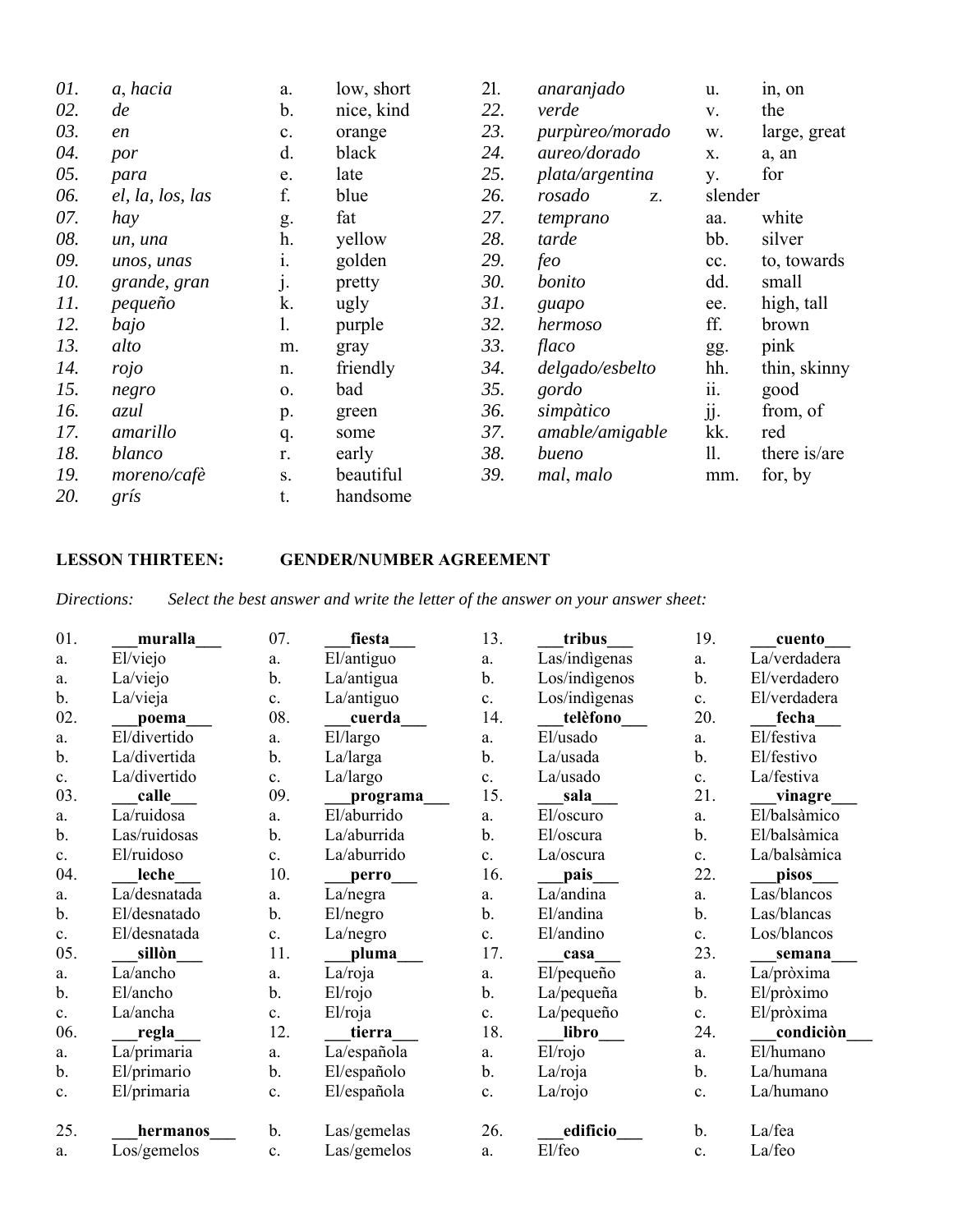| 27.           | agua             | 32.            | iglesia      | 39.            | respuesta      | 46.           | idioma        |
|---------------|------------------|----------------|--------------|----------------|----------------|---------------|---------------|
| a.            | La/frìo          | a.             | El/nuevo     | a.             | La/afirmativa  | a.            | La/inglesa    |
| $b$ .         | La/frìa          | b.             | La/nueva     | b.             | El/afirmativo  | b.            | El/ingles     |
| c.            | El/frio          | c.             | La/nuevo     | c.             | El/afirmativa  | c.            | El/inglesa    |
| 28.           | hombres          | 33.            | luz          | 40.            | raìz           | 47.           | señoritas     |
| a.            | Las/famosas      | a.             | La/rosada    | a.             | El/cuadrado    | a.            | Las/mexicanos |
| $b$ .         | Los/famosos      | b.             | La/rosado    | b.             | La/cuadrado    | $\mathbf b$ . | Las/mexicanas |
| c.            | Los/famosas      | c.             | El/rosada    | $\mathbf{c}$ . | La/cuadrada    | c.            | Los/mexicanas |
| 29.           | chica            | 34.            | reloj        | 41.            | pàjaro         | 48.           | casa          |
| a.            | La/guapisima     | a.             | El/barato    | a.             | El/ruidosa     | a.            | La/blanca     |
| b.            | El/guapisimo     | b.             | La/barata    | b.             | El/ruidoso     | b.            | El/blanco     |
| c.            | El/guapisima     | c.             | La/barato    | c.             | La/ruidoso     | c.            | La/blanco     |
| 30.           | cosas            | 35.            | techo        | 42.            | culebra        |               |               |
| a.            | Las/desconocidas | a.             | La/arruinada | a.             | La/venenosa    |               |               |
| b.            | Los/desconocidos | b.             | La/arruinado | $b$ .          | El/venenoso    |               |               |
| c.            | Las/desconocidos | c.             | El/arruniado | c.             | El/venenosa    |               |               |
| 31.           | comida           | 36.            | carro        | 43.            | paises         |               |               |
| a.            | La/francès       | a.             | La/rota      | a.             | Las/africanas  |               |               |
| $\mathbf b$ . | La/francesa      | b.             | El/roto      | b.             | Los/africanos  |               |               |
| c.            | El/franceso      | $\mathbf{c}$ . | El/rota      | c.             | Los/africanas  |               |               |
|               |                  | 37.            | viernes      | 44.            | actitudes      |               |               |
|               |                  | a.             | Los/santos   | a.             | Los/cristianas |               |               |
|               |                  | b.             | Las/santas   | b.             | Las/cristianos |               |               |
|               |                  | c.             | Las/santos   | c.             | Las/cristianas |               |               |
|               |                  | 38.            | El estante   | 45.            | niño           |               |               |
|               |                  | a.             | Alta         | a.             | El/bajo        |               |               |
|               |                  | b.             | Alto         | b.             | La/bajo        |               |               |
|               |                  | c.             | Altas        | c.             | La/bajos       |               |               |

# **LESSON FIFTEEN: TRANSLATION/ESTAR/SER/HAY**

*Directions: Fill in the blank with the correct form of either ser, estar, or hay. Then translate the sentence.*

 $\_$  , and the contribution of the contribution of the contribution of the contribution of the contribution of  $\mathcal{L}_\text{max}$ 

- 01. Esos bolìgrafos allì mìos.
- 02. La iglesia en las afueras de la ciudad.
- 03. No nadie en la cafeterìa.
- $\overline{04.}$  *i*Dònde la llave que abre esta puerta?
- 05.  $i$ De dònde  $\qquad$  las señoritas allì?
- 06. **i**Bàrbaro! **i**Esa chica allì muy bien vestida hoy!
- 07. Ellos muy inteligentes.
- 08. Los maestros muy apresurados.
- 09. Mis bisabuelos \_\_\_\_\_\_\_\_\_\_\_\_\_\_muertos.
- 10. Los estudiantes cansados y ansiosos.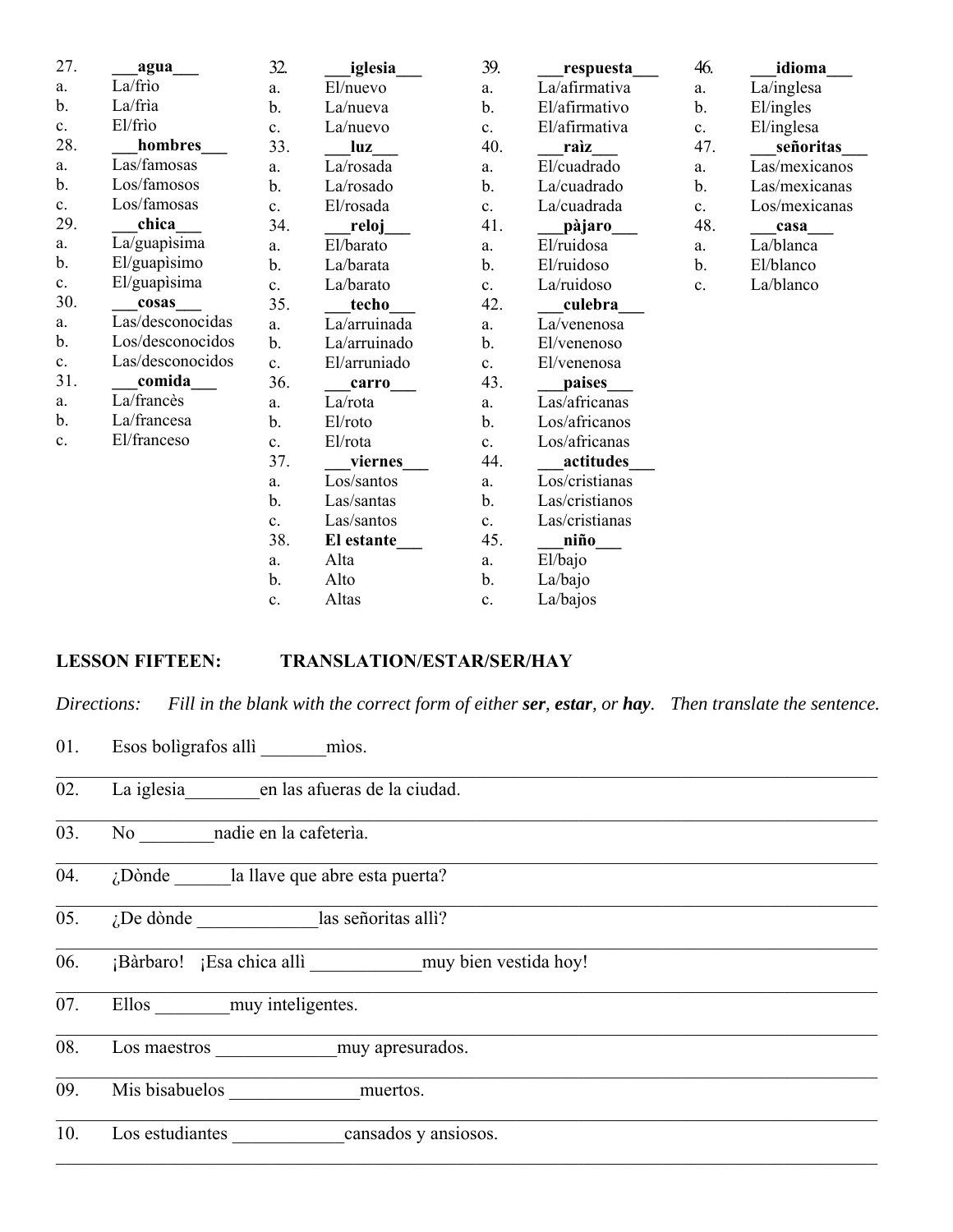11. ¿\_\_\_\_\_\_\_\_\_\_alguièn allì en la sala?

| 12. |  |  | que hacer todo el trabajo antes de salir de la casa. |
|-----|--|--|------------------------------------------------------|
|     |  |  |                                                      |

13. **Interest muchas cosas que debemos hacer**, pero nos rascamos la barriga.

14. Necesitamos unos diccionarios, pero no en el salòn de clase.

- 15. *i*, Uds. listos a empezar la lecciòn?
- 16. La muchacha no <u>entre del corte del permette del corte del corte del corte del corte del corte del corte del corte del corte del corte del corte del corte del corte del corte del corte del corte del corte del corte del</u>
- 17. La piscina \_\_\_\_\_\_\_\_\_\_\_\_\_\_al lado del jardìn.
- 18. La lecciòn de hoy larga, y los estudiantes aburridos.
- 19. Nuestras sàbanas \_\_\_\_\_\_\_\_\_\_\_\_\_muy arrancadas.
- 20. Los relojes en la pared de la oficina.
- 21.  $\sqrt{c}$ òmo la señora?  $\sqrt{c}$  guapa?
- $\overline{22.}$  *i*, Quiènes esas chicas allì?
- 23. \_\_\_\_\_\_ muchos estudiantes en el campo deportivo.

## **LESSON FIFTEEN: TRANSLATION/IMPERATIVES:**

*Directions: Fill in the appropriate familiar imperative form of the infinitive in parentheses; then translate the sentence:*

| 01. |     | me el favor de quitarse de sus zapatos. (Hacer)            |                              |
|-----|-----|------------------------------------------------------------|------------------------------|
| 02. |     | de la escuela despuès de las tres de la tarde. (Salir)     |                              |
| 03. |     | los comestibles en el mostrador de la cocina. (Poner)      |                              |
| 04. |     | cuidado en contestar a las preguntas en la prueba. (Tener) |                              |
| 05. |     | me el cuento que aprendiste ayer. (Decir)                  |                              |
| 06. | Me  | las mesas al otro lado del salòn de clase. (Traer)         |                              |
| 07. | No  | aqui antes de las ocho de la mañana. (Venir)               |                              |
| 08. | No  | el libro en el estante allì. (Sacar)                       |                              |
| 09. | No. | ni ajo ni cebolla hasta despuès de la fiesta. (Comer)      |                              |
| 10. |     | el cèsped y luego                                          | el jardìn. (Cortar/Escardar) |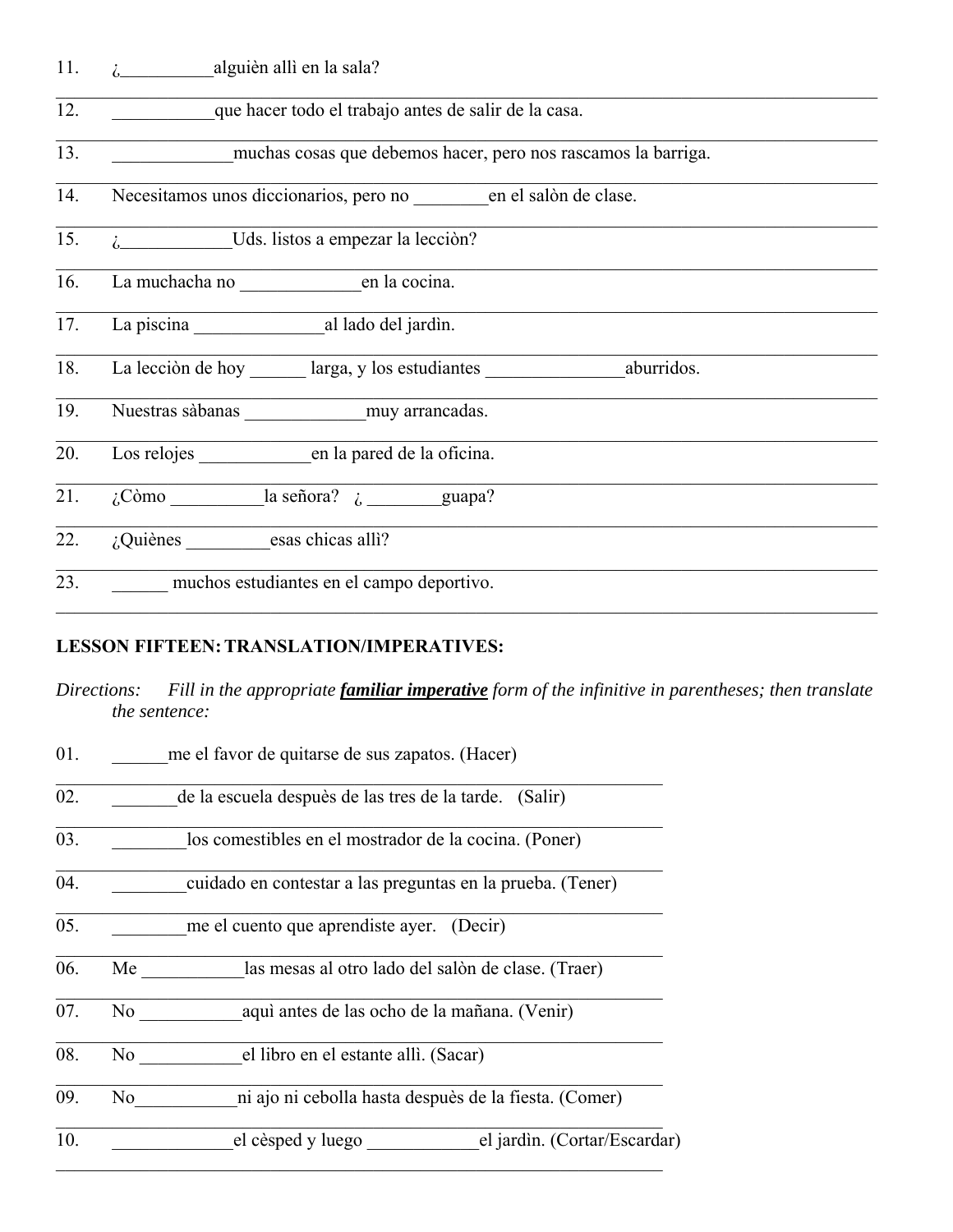| 11. | la puerta que da a la terraza. (Cerrar)               |
|-----|-------------------------------------------------------|
| 12. | Le el cuaderno al muchacho allì. (Dar)                |
| 13. | le a Juan dònde estàn los cuadernos. (Preguntar)      |
| 14. | ¡No me esa historia tonta! (Decir)                    |
| 15. | las herramientas en el cobertizo. (Colocar)           |
| 16. | inmediatemente! (Irse)                                |
| 17. | $\mathbb{R}^N$ No me $\qquad \qquad \text{(Agravar)}$ |
| 18. | las tablas cuidadamente. (Serrar)                     |
| 19. | te aqui! (Sentarse)                                   |
| 20. | ¡No te<br>alli! (Sentarse)                            |

*Directions: Fill in the appropriate formal imperative form of the infinitive in parentheses. Then translate the sentences:*

| 01. | Ud. esta lección a la clase de matemàticas. (Explicar)                                |
|-----|---------------------------------------------------------------------------------------|
| 02. | Me Uds. las respuestas acertadas de la prueba. (Decir)                                |
| 03. | me Uds. sus libros y cuadernos. (Dar)                                                 |
| 04. | No Ud. la cuenta hasta despuès de comer. (Pagar)                                      |
| 05. | me Uds. esos poemas italianos. (Leer)                                                 |
| 06. | No Ud. sus zapatos enfrente de la puerta. (Poner)                                     |
| 07. | Cuando juegan Uds. al fùtbol, no _______________Uds. la pelota con las manos. (Tocar) |
| 08. | Ud. el martillo en la mano izquierda. (Agarrar)                                       |
| 09. | ¡No Uds. la gaseosa caliente! (Beber)                                                 |
| 10. | ¡No me ______________Uds.! (Agravar)                                                  |
| 11. | No te afuera de la casa. (Desvestirse)                                                |
| 12. | Cuando trabajan Uds. en el techo, no se [Caerse] (Caerse)                             |
| 13. | Ud. las respuestas antes de tomar la prueba. (Saber)                                  |
| 14. | Uds. sus carros en buena condición! (Mantener)                                        |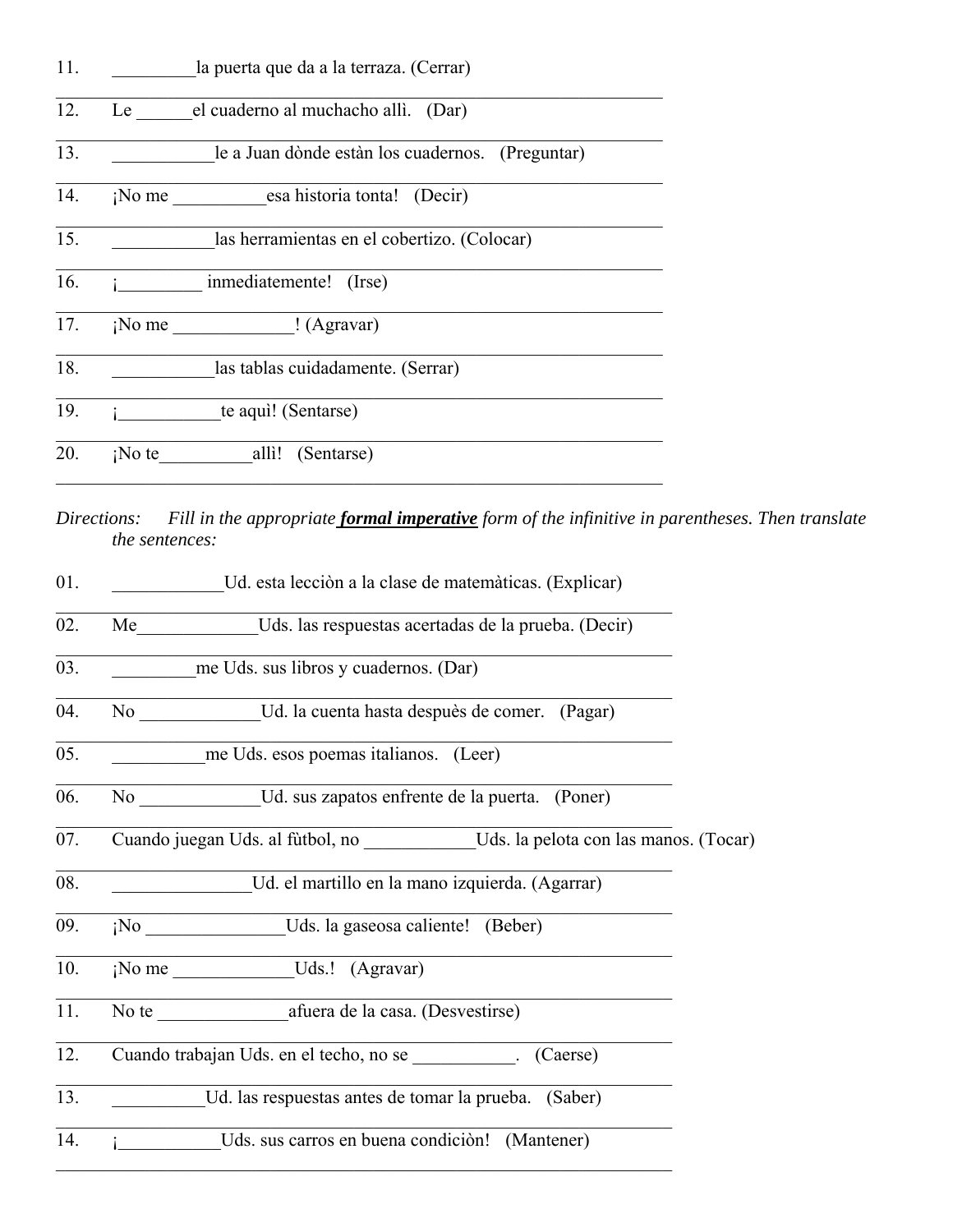| 15. | Ud. el estante en la pared. (Destornillar)             |
|-----|--------------------------------------------------------|
| 16. | se Uds. cuando toca el despertador. (Levantarse)       |
| 17. | Ud. el programa en la televisión. (Mirar)              |
| 18. | Uds. todos los clavos antes de comprar otros. (Agotar) |
| 19. | Uds. al otro lado del parque. (Ir)<br>No               |
| 20. | Uds. el cèsped con esta manguera. (Regar)              |

# **LESSON FIFTEEN: TRANSLATION/GENDER AND NUMBER AGREEMENT:**

*Directions: Choose the correct modifier form. Then translate the sentence:*

| 01.              | La cocinera hizo tortillas de la harina de maiz _______.   |
|------------------|------------------------------------------------------------|
| a.               | Blanco                                                     |
| $\mathbf{b}$ .   | <b>Blancas</b>                                             |
| $c_{\cdot}$      | Blanca                                                     |
| 02.              | Era mi clase del dìa, y la esperè con mucho gusto.         |
| a.               | Primera                                                    |
| b.               | Primero                                                    |
| c.               | Primer                                                     |
| 03.              | Me gusta el queso __________.                              |
| a.               | Frescas                                                    |
| $\mathbf{b}$ .   | Fresco                                                     |
| c.               | Fresca                                                     |
| 04.              | Mi hermana escribìa muchas canciònes cuando era joven.     |
| a.               | Romànticos                                                 |
| $\mathbf{b}$ .   | Romànticas                                                 |
| $\mathbf{c}$ .   | Romàntica                                                  |
| 0.5 <sub>1</sub> | El carpintero agarrò la sierra con una mano                |
| a.               | Sucia                                                      |
| b.               | <b>Sucios</b>                                              |
| $\mathbf{c}$ .   | Sucias                                                     |
| 06.              | Nosotros estudiàbamos en una universidad en el partidad.   |
| a.               | Prestigioso                                                |
| b.               | Prestigiosa                                                |
| $\mathbf{c}$ .   | Prestigiosos                                               |
|                  |                                                            |
| 07.              | El puso un cable con un corriente fuerte encima del borde. |
| a.               | Elèctricas                                                 |
| b.               | Elèctrico                                                  |

c. Elèctrica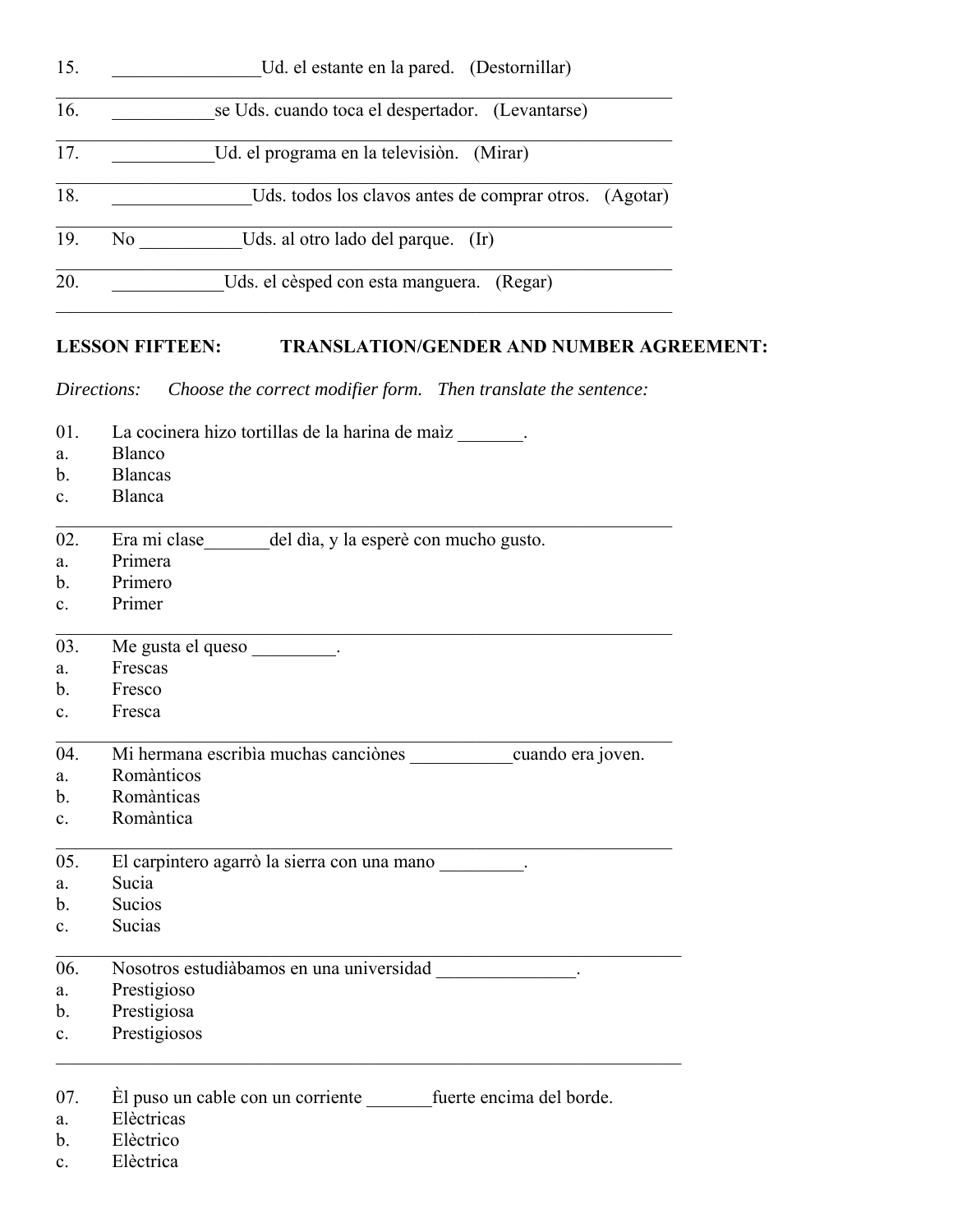| 08.            | Muchos soldados murieron de la fiebre en la selva tropical.               |
|----------------|---------------------------------------------------------------------------|
| a.             | Amarillos                                                                 |
| b.             | Amarillas                                                                 |
| $\mathbf{c}$ . | Amarilla                                                                  |
| 09.            | El cura nos dijo el cuento del hijo                                       |
| a.             | Pròdigo                                                                   |
| b.             | Pròdiga                                                                   |
| $c_{\cdot}$    | Pròdigas                                                                  |
| 10.            | El estudiante escuchò la lecciòn con ojos abiertos y boca                 |
| a.             | Cerrado                                                                   |
| $\mathbf{b}$ . | Cerrada                                                                   |
| $\mathbf{c}$ . | Cerradas                                                                  |
| 11.            | Recibimos mucha información por la red<br>.                               |
| a.             | Informàtica                                                               |
| $\mathbf{b}$ . | Informàticas                                                              |
| $c_{\cdot}$    | Informàtico                                                               |
| 12.            | Asistì a la universidad despuès de servir tres años en las fuerzas        |
| a.             | Armadas                                                                   |
| b.             | Armado                                                                    |
| $\mathbf{c}$ . | Armados                                                                   |
| 13.            | Nos gusta el clima en este país.                                          |
| a.             | Templado                                                                  |
| b.             | Templada                                                                  |
| $c_{\cdot}$    | Templados                                                                 |
| 14.            | Ella sufre de la piel                                                     |
| a.             | Seca                                                                      |
| b.             | Seco                                                                      |
| $\mathbf{c}$ . | Secos                                                                     |
| 15.            | El almuerzo consistió en el cerdo _________, papas fritas, y la ensalada. |
| a.             | Asados                                                                    |
| b.             | Asadas                                                                    |
| $\mathbf{c}$ . | Asado                                                                     |
| 16.            | en Alaska.                                                                |
| a.             | <b>Blancas</b>                                                            |
| b.             | <b>Blancos</b>                                                            |
| $c_{\cdot}$    | Blanco                                                                    |
| 17.            | A ella le gusta el arroz _________________ con el caldo caliente.         |
| a.             | Chino                                                                     |
| b.             | China                                                                     |
| $c_{\cdot}$    | Chinas                                                                    |
| 18.            | El País es una región del norte de España.                                |
|                |                                                                           |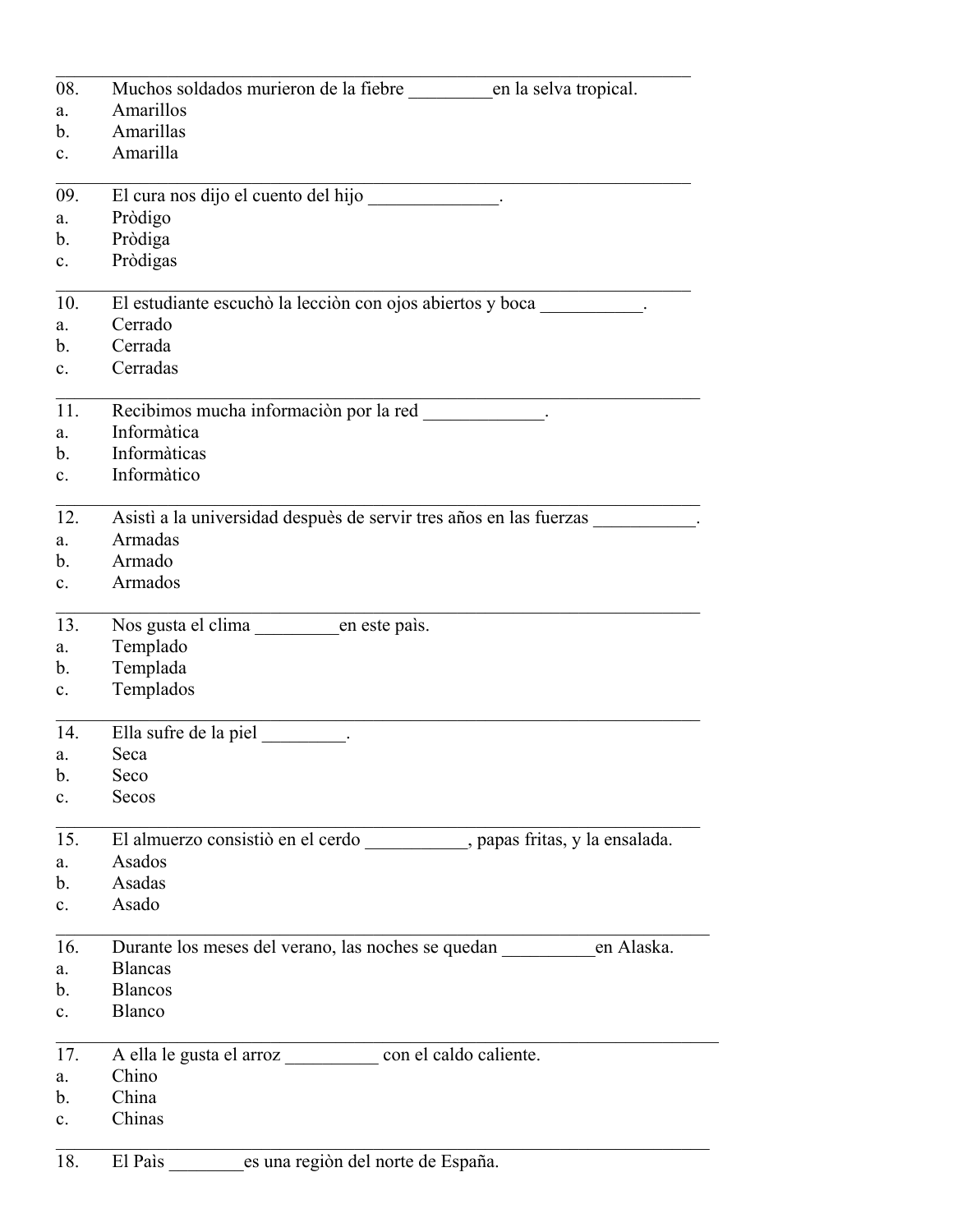| a.             | Vasca                                                                          |  |
|----------------|--------------------------------------------------------------------------------|--|
| $\mathbf{b}$ . | Vasco                                                                          |  |
| $\mathbf{c}$ . | Vascas                                                                         |  |
| 19.            | no es mejor que lo de alemania.<br>El cine                                     |  |
| a.             | Latino                                                                         |  |
| b.             | Latina                                                                         |  |
| $\mathbf{c}$ . | Latinas                                                                        |  |
| 20.            | Las condiciònes de su vida resultan del trabajo duro y de la suerte            |  |
| a.             | Bueno                                                                          |  |
| b.             | <b>Buenas</b>                                                                  |  |
| $\mathbf{c}$ . | Buena                                                                          |  |
| 21.            | $\dot{E}$ l puso el dinero en su bolsillo $\qquad \qquad$ .                    |  |
| a.             | Vacio                                                                          |  |
| b.             | Vacia                                                                          |  |
| $\mathbf{c}$ . | Vacios                                                                         |  |
| 22.            | del horario.<br>El concierto empezò en la hora __                              |  |
| a.             | Exacto                                                                         |  |
| b.             | Exacta                                                                         |  |
| $\mathbf{c}$ . | Exactas                                                                        |  |
| 23.            | resultò en la formaciòn de nuestro paìs independente.<br>La revolución         |  |
| a.             | Americanos                                                                     |  |
| b.             | Americana                                                                      |  |
| $\mathbf{c}$ . | Americano                                                                      |  |
| 24.            | Hacìa dos años que los señores trabajaban a completir un proyecto              |  |
| A.             | Cientifico                                                                     |  |
| b.             | Cientìfica                                                                     |  |
| a.             | Cientificas                                                                    |  |
| 25.            | Mi altura y condiciòn fisica buena me dieron una ventaja                       |  |
| a.             | Competitiva                                                                    |  |
| b.             | Competitivo                                                                    |  |
| $\mathbf{c}$ . | Competitivas                                                                   |  |
| 26.            | Empezàbamos la parte _________ del trabajo cuando occuriò un terremoto fuerte. |  |
| A.             | Sèptimos                                                                       |  |
| b.             | Sèptimas                                                                       |  |
| $\mathbf{c}$ . | Sèptima                                                                        |  |
| 27.            | El nivel bajo del agua del lago nos revelò un buque __________.                |  |
| a.             | Hundidos                                                                       |  |
| b.             | Hundida                                                                        |  |
| $\mathbf{c}$ . | Hundido                                                                        |  |
| 28.            | La oficina del abogado està en el piso del edificio.                           |  |
| a.             | Segunda                                                                        |  |
| b.             | Segundo                                                                        |  |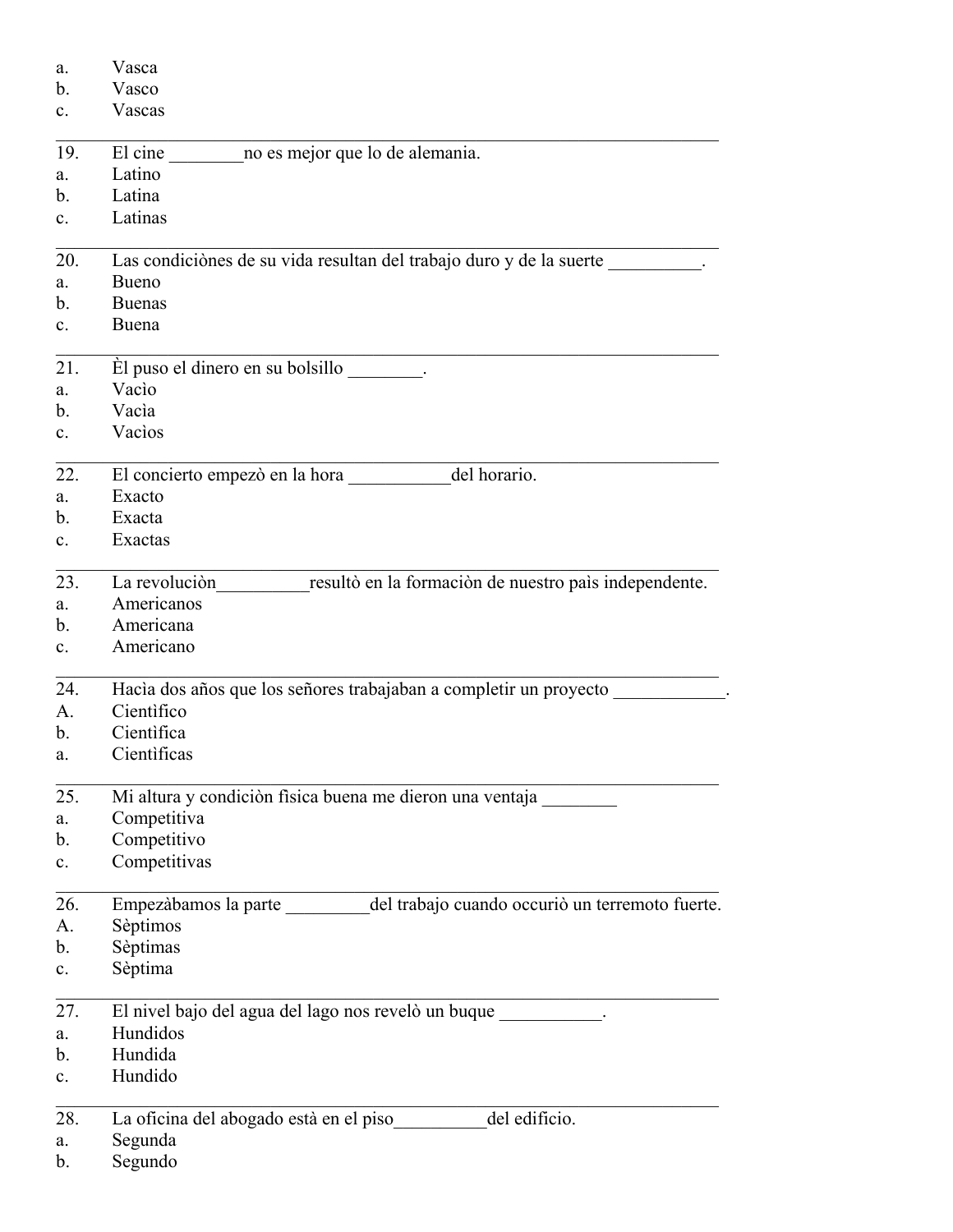| $\mathbf{c}$ . | Segundos                                                                |  |
|----------------|-------------------------------------------------------------------------|--|
| 29.            | Despuès del fuego en la fàbrica de químicos, había una nube en el aire. |  |
| a.             | Tòxicos                                                                 |  |
| $\mathbf{b}$ . | Tòxica                                                                  |  |
| $\mathbf{c}$ . | Tòxico                                                                  |  |
| 30.            | Ella tenía una cara gorda con una barbilla fuerte y una nariz           |  |
| a.             | Puntiaguda                                                              |  |
| $\mathbf{b}$ . | Puntiagudo                                                              |  |
| $\mathbf{c}$ . | Puntiagudos                                                             |  |
| 31.            | Èl mirò la televisiòn para oir las noticias<br>del dia.                 |  |
| a.             | Últimas                                                                 |  |
| $\mathbf{b}$ . | Último                                                                  |  |
| $\mathbf{c}$ . | Últimos                                                                 |  |
| 32.            | La construcción era de una calidad                                      |  |
| a.             | Malo                                                                    |  |
| $\mathbf{b}$ . | Mala                                                                    |  |
| $\mathbf{c}$ . | Mal                                                                     |  |
| 33.            |                                                                         |  |
| a.             | Inùtila                                                                 |  |
| $\mathbf{b}$ . | Inùtilo                                                                 |  |
| $\mathbf{c}$ . | Inùtil                                                                  |  |
|                |                                                                         |  |

# **LESSON FIFTEEN: TRANSLATION/IDIOMATIC EXPRESSIONS:**

*Directions: Choose the expression that rationally answers or responds to the item. Then translate all:* 

# 01. **¿De dònde son Uds.?**

- A. Somos muy estùpidos.
- B. Somos de España.
- C. El techo està muy quemado.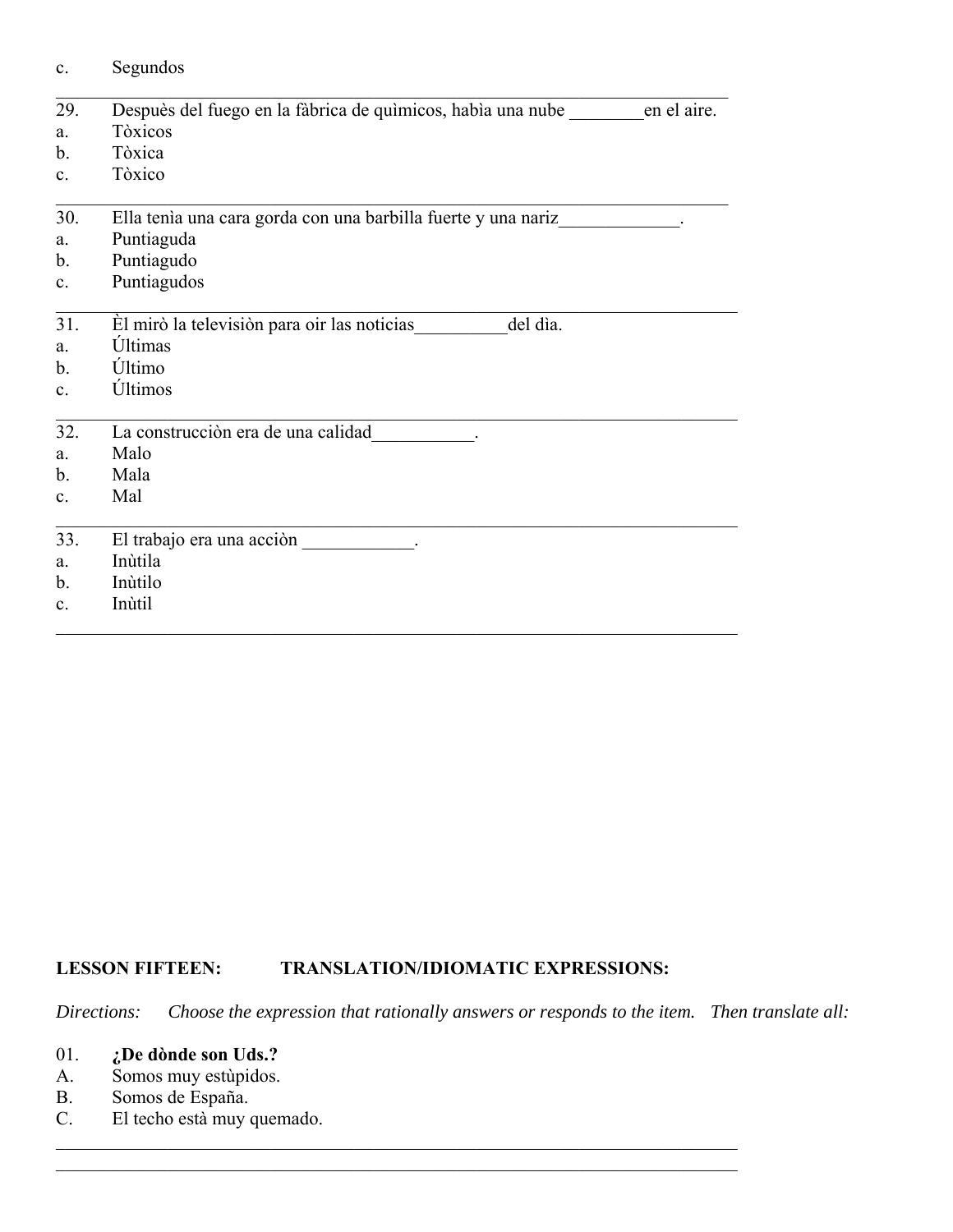### 02. ¿Còmo se llama Ud.?

- Me gustan naranjas.  $A<sub>1</sub>$
- Me llamo Manuel.  $\mathbf{B}$
- Besa mi pie.  $C_{\cdot}$

### 03. ¿Què hora es?

- Son las dos y veinte.  $A<sub>1</sub>$
- Me duele la espalda. **B.**
- Tu mamà tiene tres orejas.  $C_{\cdot}$

### $04.$ ¿De què color es el cuaderno?

<u> 1989 - Johann Stoff, deutscher Stoff, der Stoff, der Stoff, der Stoff, der Stoff, der Stoff, der Stoff, der S</u>

<u> 1989 - Johann Stoff, amerikansk politiker (d. 1989)</u>

- Es de color rojo.  $A<sub>1</sub>$
- **B.** Es una vaca alocada.
- No sè la dirección a mi casa.  $C_{\cdot}$

### 05. ¿En què puedo servirle?

- El gato està en el horno.  $A<sub>1</sub>$
- Me gustaría una gaseosa fría, por favor. **B.**
- El queso es viejo y podrido.  $C_{\cdot}$

- 06. ¿Què quieren Uds.?
- Queremos unas empanadas fritas. A.
- El camión està en la calle.  $B<sub>1</sub>$
- Mi hermana tiene el olor de una cabra.  $C_{\cdot}$

### 07. ¿Còmo està esa muchacha?

- No sè que quiere decir esa palabra.  $A<sub>1</sub>$
- No sabemos como està ella. **B.**
- $C_{\cdot}$ Una maleza crece en el jardin.